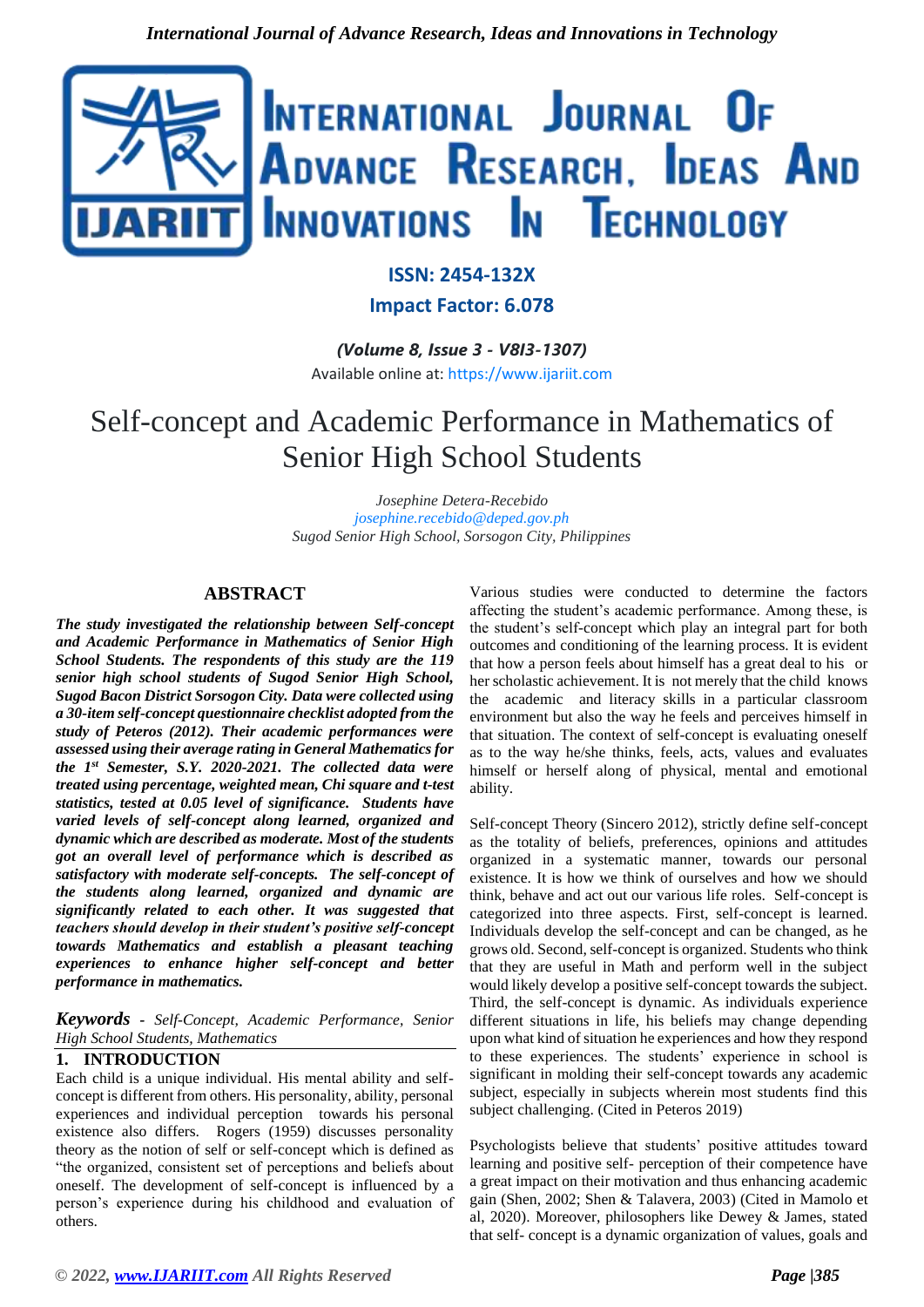ideals which determined by how an individual behaves in his environment. Thus, an individual behaves according to his selfconcept.

High school students tend to develop their own identity in school and act accordingly on what is expected from them. This situation is relevant to the school responsibilities and tasks that students may encounter in school. If students develop their selfconcept towards the subject, they will identify their perceived limitations and strengths of the subject. Hence, they perform tasks according to their perceived capabilities. (Nosek, et al, 2002 Cited in Peteros 2019)

Students' self-perceptions about their academic abilities are vital in their effort to adjust with their school tasks and responsibilities because these perceptions could influence the extent of efforts exerted for their school tasks. On the other hand, students who have high self-concept on a particular subject likely aims to perform well in whatever related tasks are given to them. In turn, this brings positive effects on their performance in the subject. Thus, a high academic self-concept directly relates to better academic achievement. (Khalaila 2015, cited in Peteros 2019)

Since, self-concept is developed through experience, the need to enhance it into a dynamic self-concept deemed necessary. Hence, students should be given varied learning experiences in the classroom that would boost their interest towards Mathematics subject. With the full support of the teachers, the learning gap in Mathematics maybe addressed by enhancing student's self-concept. Hence, this study aimed to examine the relationship of self-concept and academic performance in Mathematics of senior high school students in a public senior high school of Sorsogon City Division, Philippines, School Year 2020–2021, specifically it sought answer to the following research questions:

1.) What is the level of self-concept of the students towards mathematics as learned, organized and dynamic?

2.) What is level of academic performance of the students in Mathematics according to the level of self-concept as learned, organized and dynamic?

3.) Is there a significant relationship between the self-concept and academic performance of the students in Mathematics? 4.) What can be proposed based on the result of the study?

# **2. METHODOLOGIES**

#### *2.1Research Design*

This study aimed to determine the relationship between selfconcept and academic performance in Mathematics of senior high school students in Sugod, S.Y. 2020-2021.

This study employed a descriptive-correlational research design in the collection of data from the population by means of survey questionnaire. The 119 senior high school students of Sugod Senior High School are the respondents of this study. The data were organized, tallied and summarized, interpreted and analyzed based on the results of data gathered by the use of appropriate statistical tools and measures.

#### *2.2 The Sample*

The population frame of the study are the 119 senior high school students of Sugod Senior High School in Bacon East District, Sorsogon City, Philippines. They were all given questionnaires with the help of the class advisers, but due to COVID 19 Pandemic it was difficult to retrieve all the questionnaires. Only 119 out 170 students returned them. The table shows the identified respondents.

| <b>Table 1: The Respondents</b> |                  |                    |  |  |
|---------------------------------|------------------|--------------------|--|--|
| <b>Track</b>                    | <b>Frequency</b> | Percentage $(\% )$ |  |  |
| TVL                             |                  | 73%                |  |  |
| <b>GAS</b>                      | 32               | 27%                |  |  |
| <b>TOTAL</b>                    | 119              | 100%               |  |  |

The table shows that there are 87 students under TVL track which is 73% of the total respondents, while there are only 32 or 27% among the students are under the GAS track with a grand total of 119. The students ages range from 16-30 years.

#### *2.3 The Instrument*

The researcher prepared and utilized a questionnaire checklist in gathering the data. The questionnaire is adapted from study of Peteros (2012), which consists of 30 statements about Mathematics self-concept as learned, organized, and dynamic. They were asked to rate themselves based on each statement as to the level of their perception on the extent that these statements described their self-concepts in Math. The instrument used a three-point Likert scale with responses such as 3-High, 2- Moderate, and 1-Low. The academic performance of the students is the average rating in General Mathematics for S.Y. 2020-2021.

#### *2.4 Data Analysis Procedures*

The constructed instrument was shown by the researcher to the panel of evaluators before it was administered for the dry run and validation. The researcher personally distributed the instrument to the respondents with the help of the class advisers. To establish rapport and cooperation, respondents were given proper instruction on how to answer the test. The answered questionnaires were retrieved after a week of the distribution. There are 119 retrieved answered questionnaires out of 170 distributed questionnaires which was considered by the researcher as the final sample for the study. The average rating of the respondents in Mathematics were requested from the respondents' class adviser.

The gathered data underwent systematic procedures of processing to ensure validity and reliability of results. Appropriate statistical tools were used in treating the data using the MS Excel. Frequency, weighted mean and percentage.

The scale below was used to describe the adjectival description on the level of math self-concept of the students; 2.34 – 3.00 – High,  $1.67 - 2.33$ - Moderate,  $1.0 - 1.66$ -Low.

The Chi square test was used to find the relationship between the level of self-concept and academic performance in Mathematics of senior high school students of Sugod Senior High School.

The academic performance of the students was measured according to the following description; 90-100- Outstanding; 85- 89 - Very Satisfactory; 80-84- Satisfactory; 75-79 - Fairly Satisfactory; Below 75 - Did not meet expectation.

#### *Results*

In this study, the relationship between self-concept and academic performance in Mathematics of senior high school students were investigated.

*1. Level of self-concept as to learned, organized and dynamic*

Table 2A presents the level of self-concept as to learned. The computed weighted means, the overall means and their respective descriptions are also provided. It can be seen from the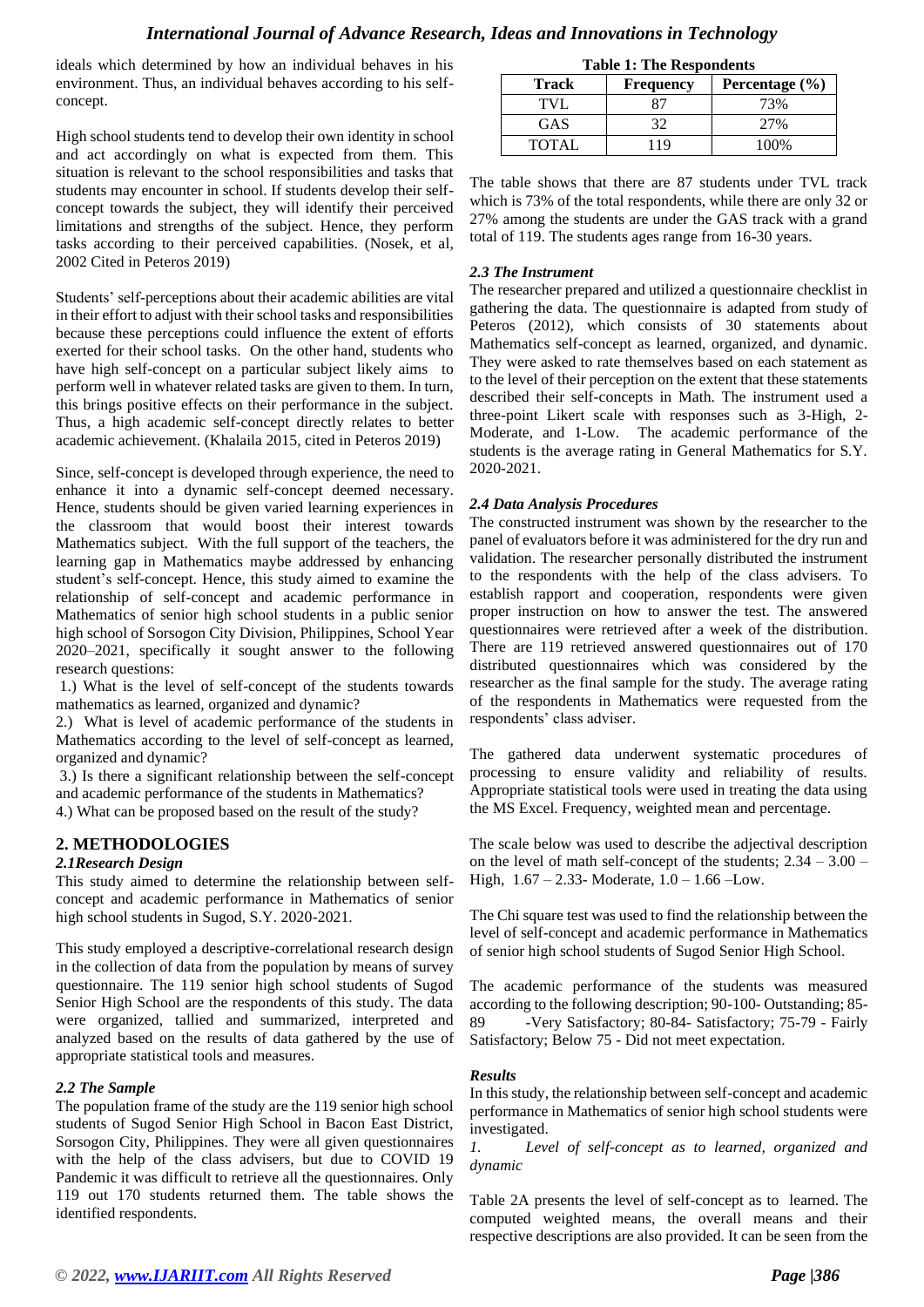table that the students believed that they can only learn mathematics in an average level of learning skills. It can be noted that the computed overall means yielded to 2.04 which is described as moderate. This level of the students' self-concept could be based on their experiences that they were not able to solve difficult problems in Mathematics and that they think that not all these problems have answers. They think that learning Mathematics gives meaning to their activities. Students find the meaning of their task in the subject, which helps them realize the need to learn the subject.

| Table 2A: Level of Self-concept as to Learned |
|-----------------------------------------------|
|-----------------------------------------------|

| a. Learned                            |      | <b>Des</b> |
|---------------------------------------|------|------------|
| 1. I learned Mathematics quickly      | 1.98 | Mod        |
| 2. In my Mathematics class,<br>T      | 1.98 | Mod        |
| understand even the most challenging  |      |            |
| work                                  |      |            |
| 3. I have never felt incapable of     | 2.01 | Mod        |
| learning Math                         |      |            |
| 4. I am good at Mathematics           | 2.05 | Mod        |
| 5. I am capable of making good grades | 2.02 | Mod        |
| in Mathematics                        |      |            |
| 6. I can do extra work to learn       | 2.02 | Mod        |
| mathematics                           |      |            |
| Learning Mathematics<br>gives<br>7.   | 2.20 | Mod        |
| meaning to learn activities           |      |            |
| 8. Even the work in Mathematics is    | 2.06 | Mod        |
| hard, I can learn it.                 |      |            |
| 9. Every problem in Mathematics is    | 2.05 | Mod        |
| answerable                            |      |            |
| 10. I am sure I can learn the skills  | 2.08 | Mod        |
| taught in Mathematics                 |      |            |
| <b>Overall Mean</b>                   | 2.04 | Mod        |

Further, the students considered themselves not so good in learning mathematics. They are not really confident and sure with their capabilities and skills to gain knowledge and improve their mathematical skills. Some reasons and attributes for these could be their previous performances in mathematics in which they are not satisfied to have as their foundation not to mention their demographic profile, teacher and school factors. This is an implication that the students need to be assisted to enhance their self-concepts in learning mathematics subject.

The findings are also emphasized by Reyes (1984) who describes academic self-concept as a person's "perception of self with respect to achievement in school". In particular, a person's mathematics self-concept refers to the perception or belief in his or her ability to do well in mathematics or confidence in learning mathematics.

The findings are also discussed by Rogers (1959) that personality theory as the notion of self or self-concept which defined as organized, consistent set of perception of being oneself. The development is influenced by a person experience during his childhood and others evaluation towards oneself. He believes that every person can achieve his goal, desire, wishes if actualization takes place.

The results can also be associated with the ideas of Shavelson, Hubner and Stanton (1976) who believe that self-concept is the perception that each one has, about him, formed from experiences and relationships with the environment, where significant people play an important role. Self-concept, as a component of human personality development, has its own nature and peculiarity.

Table 2A.2 presents the level of self-concept as to organized. It can be observed from the table that the students perceived a moderate level of self-concept along organized. It can be noted that the overall mean for is 2.03 which is described as moderate.

Self-concept is organized when it is developed in a person based on the consistency of one's perception of the reality of himself, which is consistent with what he experienced. The results show that the students considered their experiences in mathematics to be their base line and reference which they have acted upon and tried to settle all challenges and problems according to their priorities.

| rabic 21x,2, Lever of Ben-concept as to Organized |      |            |  |
|---------------------------------------------------|------|------------|--|
| a. Organized                                      | WM   | <b>Des</b> |  |
| 1. I usually does well in Math                    | 2.0  | Mod        |  |
| 2. Mathematics is more enthusiastically           | 2.0  | Mod        |  |
| for me than for a significantly number            |      |            |  |
| 3. I have dependably accepted that                | 1.99 | Mod        |  |
| Mathematics is a stand out among my               |      |            |  |
| best subjects                                     |      |            |  |
| 4. I get good marks in Mathematics                | 1.94 | Mod        |  |
| 5. Mathematics is an easy subject to              | 1.85 | Mod        |  |
| pass                                              |      |            |  |
| 6. Mathematics is worth passing well              | 2.0  | Mod        |  |
| 7. Mathematics help to find a new way             | 2.19 | Mod        |  |
| of finding things                                 |      |            |  |
| 8. When I do Math, I feel confident that          | 2.01 | Mod        |  |
| I done it correctly                               |      |            |  |
| 9. It takes me<br>longer<br>any<br>to             | 2.08 | Mod        |  |
| comprehend Mathematics ideas than                 |      |            |  |
| the average individual                            |      |            |  |
| 10. When I have difficulties in Math, I           | 2.22 | Mod        |  |
| know I can handle them if I try                   |      |            |  |
| <b>Overall Mean</b>                               | 2.03 | Mod        |  |

**Table 2A.2: Level of Self-concept as to Organized**

Explicitly, the students perceived that when they have difficulties in Mathematics, they believe that they can handle them when they keep on trying. This could be due to the students' experiences that when they try to solve challenging tasks in Math, they can perform such tasks when they started to face and act on them. Moreover, students believe that the subject can help them find a new way of finding things, which can be related to their experiences when solving Math problems using their way. However, the students do not perceive mathematics as an easy subject to pass. This implies that Math is a tricky subject.

Further, the data imply that the self-concept of the students based on their beliefs that they can perform well in the subject when they exert more effort in doing Math-related tasks. However, this self-concept needs to be improved because this can help the students develop a positive attitude towards the subject, thus, improved their academic performance.

| Table 2A.3: Level of Self-concept as to Dynamic |  |
|-------------------------------------------------|--|
|-------------------------------------------------|--|

| a. Dynamic                              | WM   | <b>Des</b> |
|-----------------------------------------|------|------------|
| 1. I can do practically all the work in | 2.31 | Mod        |
| Mathematics class if I do not give up   |      |            |
| Mathematics improves<br>$2^{+}$<br>my   | 2.12 | Mod        |
| understanding of other subjects         |      |            |
| 3. Mathematics improves my learning     | 1.94 | Mod        |
| and retention capabilities              |      |            |
| 4. I feel delighted when answering      | 2.07 | Mod        |
| mathematics                             |      |            |
| 5. Mathematics is suitable for all      | 2.22 | Mod        |
| students                                |      |            |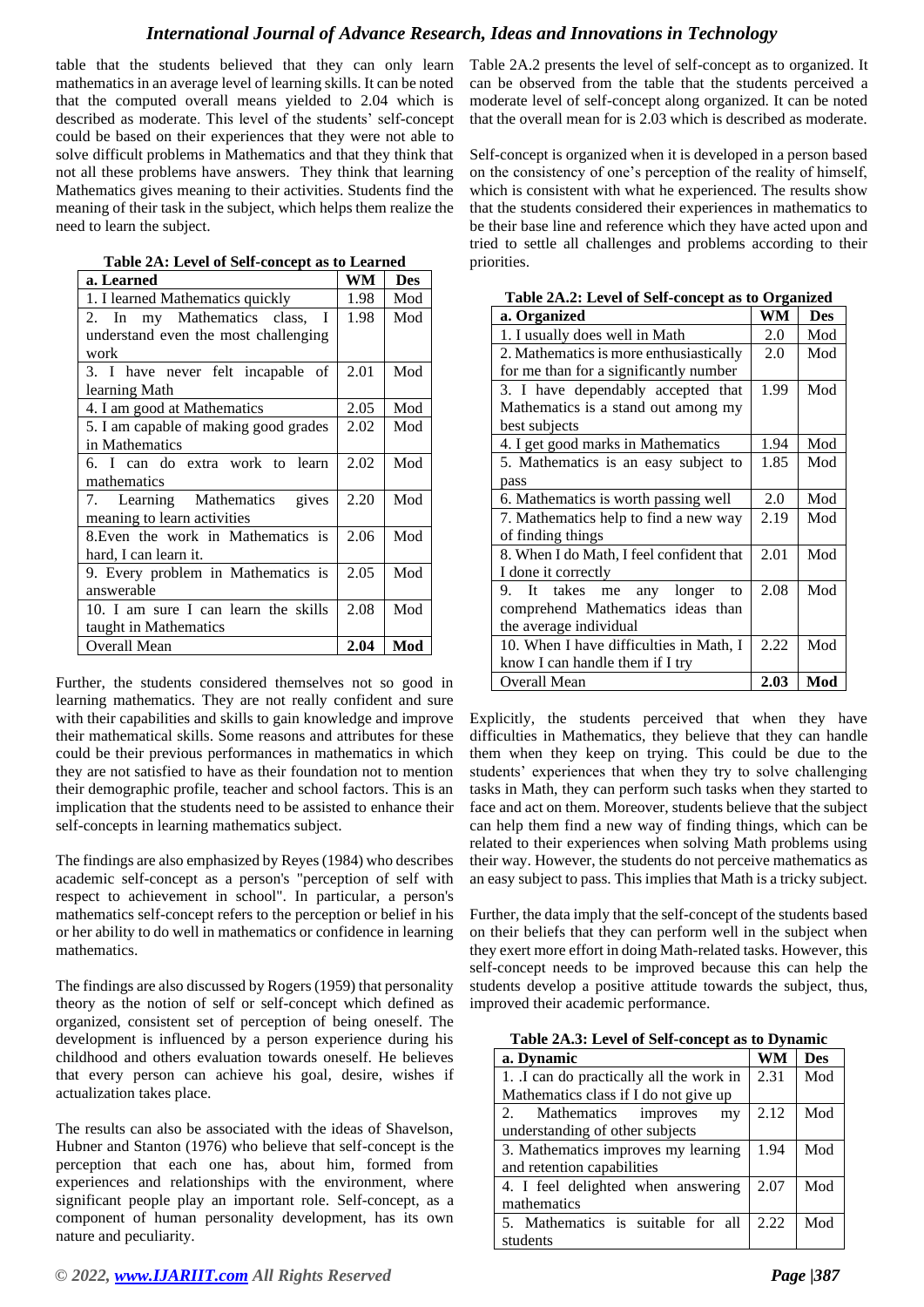| 6. Mathematics encourages me to     | 2.32 | Mod |
|-------------------------------------|------|-----|
| apply detailed steps to solve my    |      |     |
| problems                            |      |     |
| 7. Mathematics makes me thinks fast | 2.11 | Mod |
| 8. My present knowledge<br>of       | 2.03 | Mod |
| Mathematics concept is high         |      |     |
| 9. Mathematics is essential in the  | 2.25 | Mod |
| future                              |      |     |
| 10. I am comfortable in Mathematics | 1.99 | Mod |
| Overall Mean                        | 2.14 | Mod |

It is reflected in table 2A.3 the level of self-concept as to dynamic. It can be observed from the table that almost all of the students have moderate level of self-concept along dynamic with an overall mean of 2.14.

This means further that the students showed moderate enthusiasm and interest in working with mathematical and practical problems which enhances their self-concept along organized. They are actually contended with what they have and what they can do to manage answering such problems. It could also mean that the decisions of the students could change over time based on their experiences.

In addition, the respondents perceived that mathematics is essential in their future, which means that they also value the subject in their life because it would be useful in the future. They believe that they can use what they have learned in the subject in their daily living. Though the students have a high self-concept, they believe that their knowledge in the subject is not yet enough.

This is an implication that the students' self-concept needs to be improved since students with higher self-concept have greater chances of doing their tasks well, compared to those with lower level of self-concept. Tavani & Losh (2003) (Cited in Peteros 2019) found that students who have high academic self-concept have higher grades because they are more motivated to perform well in school. However, students who have low self-concept avoid school tasks because they consider these as threats, which led them to have poor performance.

The data is also being stressed by Machargo (1991) who perceives self-concept as a set of perceptions or reference points that the subject has about himself, a set of characteristics, attributes, qualities and deficiencies, capacities and limits, values and relationships that the individual knows to be descriptive of himself and which he perceives as data concerning his identity. This definition embraces issues including the set of knowledge and attitudes that we have about ourselves; the perceptions that the individual assigns to himself or herself and characteristics or attributes that we use to describe ourselves.

**Table 3: Performance Level of the Students as to the Level of self-concept along learned, organized and dynamic.**

|            | Level of Self Concept | f  | $\tilde{}$<br>PL | Description          |
|------------|-----------------------|----|------------------|----------------------|
| 1.         | Learned               |    |                  |                      |
| a.         | Low                   | 10 | 78.67            | Fairly Satisfactory. |
| b.         | Moderate              | 95 | 84.45            | Satisfactory         |
| c.         | High                  | 14 | 87.44            | Very Satisfactory    |
|            | Average PL            |    | 83.52            | Satisfactory         |
| 2.         | Organized             |    |                  |                      |
| a.         | Low                   | 12 | 78.28            | Fairly Sat           |
| b.         | Moderate              | 90 | 83.87            | Satisfactory         |
| c.         | High                  | 17 | 86.93            | Very                 |
| Average PL |                       |    | 83.02            | Satisfactory         |
|            |                       |    |                  | Satisfactory         |

| 3.             | Dynamic    |     |       |                     |
|----------------|------------|-----|-------|---------------------|
| a.             | Low        |     | 78.33 | Fairly Sat.         |
| b.             | Moderate   | 87  | 83.87 | Satisfactory        |
| $\mathbf{c}$ . | High       | 16  | 87.01 | Very Sat            |
|                | Average PL |     | 83.07 | Satisfactory        |
| <b>Overall</b> |            | 119 | 83.20 | <b>Satisfactory</b> |

Table 3 presents the level of self-concepts of the students along learned, organized and dynamic. The frequencies for each scale along the three key variables are indicated as well as the performance level of the students and its descriptions. It can be noted that the computed overall PL of the students is 84% which is described as satisfactory.

It is presented in the table that there are only 10 students have low self-concepts along learned with the PL of 78.67 which is described as *fairly satisfactory*. These students assessed themselves that they can only learn mathematics in a low level. Further, the students considered themselves not so good in learning mathematics. They are not really confident and sure with their capabilities and skills to gain knowledge and improve their mathematical skills. Some reasons and attributes for these could be their previous performances in mathematics in which they are not satisfied to have as their foundation not to mention their demographic profile, teacher and school factors. Another is that slow learners usually displays low self-concepts. This is an implication that the students need to be assisted and help them enhance their self-concepts in learning mathematics subject.

It is also reflected in the table that there are 95 students who believed that they can only learn mathematics in a moderate level whose PL is 84.45 which is described as *satisfactory.* It seems that majority of the students believed that they can only learn mathematics in an average level of learning skills. This level of the students' self-concept could be based on their experiences that they were not able to solve very difficult problems in Mathematics and that they think that not all these problems have answers. On the other hand, they think that learning Mathematics gives meaning to their activities. Students find the meaning of their task in the subject, which helps them realize the need to learn the subject.

On the other hand, there are 14 students who believed that they can handle mathematics in a high level of learning with an average PL of 87.44 which is described as *very satisfactory*. Mathematics is considered a difficult subject such that only a few among the students could really learn the subject easily. The results show that students with higher grades assessed themselves to have a high self-concept in Mathematics. They usually can cope with the challenges and difficulties in the lessons. They can learn more than other students with average and lower grades than them.

The findings are emphasized by Reyes (1984) who describes academic self-concept as a person's "perception of self with respect to achievement in school". In particular, a person's mathematics self-concept refers to the perception or belief in his or her ability to do well in mathematics or confidence in learning mathematics.

The findings are also discussed by Rogers (1959) that personality theory as the notion of self or self-concept which defined as "the organized, consistent set of perceptions of being oneself. The development is influenced by a person experience during his childhood and evaluation of others. He believes that every person can achieve their goals, desire, wishes if actualization takes place.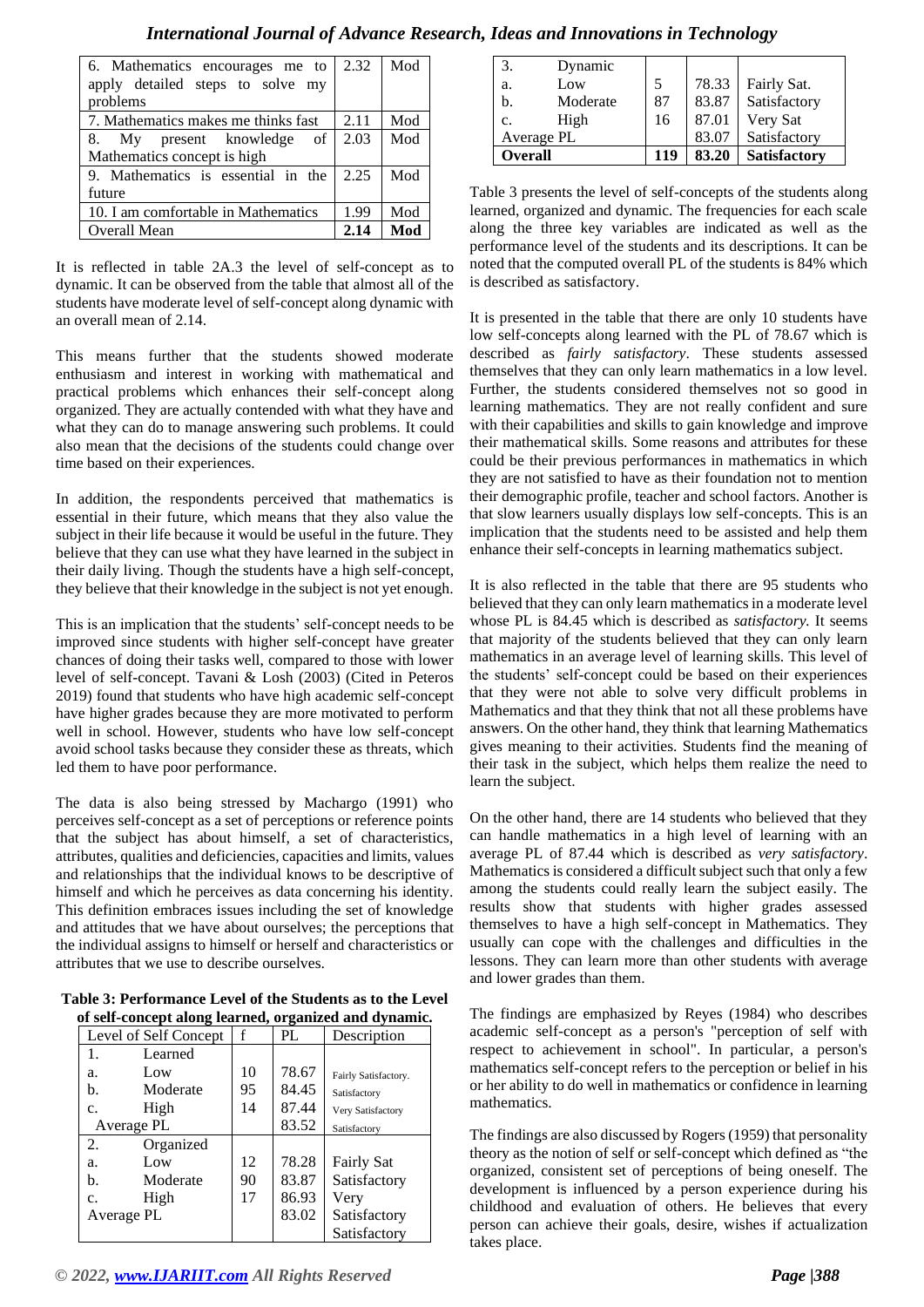The table shows that there are 12 students considered themselves to have low self-concepts whose average PL is 78.28 and is described as *fairly satisfactory*. This means that the students do not do well in Math and it takes time for them to learn and grasp the lessons. They don't have enough confidence that they can pass the subject. This denotes that these learners cannot gain high level of self-concept if they do not help themselves strive to have such.

It can be observed from the table that most of the students have perceived themselves to be in a moderate level of self-concept along organized with a frequency of 90 and an average PL of 83.87 with a description of 83.87%.

Self-concept is organized when it is developed in a person based on the consistency of one's perception of the reality of himself, which is consistent with what he experienced. The results show that the students considered their experiences in mathematics to be their base line and reference which they have acted upon and tried to settle all challenges and problems according to their priorities. However, the students do not perceive mathematics as an easy subject to pass. This implies that Math is a tricky subject

Consequently, there are 17 among the students believed that they have a high self-concept with an average PL of 86.93%. This means that the students have gained only enough confidence to face the world of mathematics. They certainly can handle and perform tasks in mathematics not so perfectly but can be considered as passed.

Explicitly, the students perceived that when they have difficulties in Mathematics they believe that they can handle them when they keep on trying. This could be due to the students' experiences that when they try to solve challenging tasks in Math, they can perform such tasks when they started to face and act on them. Moreover, students believe that the subject can help them find a new way of finding things, which can be related to their experiences when solving Math problems using their way. Further, the data imply that the self-concept of the respondents based on their belief that they can perform well in the subject when they exert more effort in doing Math-related tasks. However, this self-concept needs to be improved because this could help the students develop a positive attitude towards the subject, which can also help in improving the students' academic performance.

The results can also be associated with the ideas of Shavelson, Hubner and Stanton (1976) who believe that self-concept is the perception that each one has, about him, formed from experiences and relationships with the environment, where significant people play an important role. Self-concept, as a component of human personality development, has its own nature and peculiarity. Furthermore, self-concept includes both descriptive as well as evaluative aspects and can be differentiated from other constructs which it is related to, such as academic performance.

Finally, the table also shows that 5 of the students convinced themselves that they have low level of self-concepts with an average PL of *fairly satisfactory*. The group showed low level of perceptions with regards to engaging themselves in practical works in mathematics and in applying detailed steps in solving problems in mathematics which means that the students showed little enthusiasm and interest in working with the lessons in mathematics. Another is that they do not feel that mathematics can improve their knowledge and skills.

Similarly, there are 87 students with an average PL of 83.87 which is described as *very satisfactory*. These students are confident that they have moderate self-concepts along dynamic. This means that they have much enough knowledge to cope with problems in mathematics. Moreover, the students feel much comfortable in dealing with a step by step procedures in solving problems and believe that mathematics is important in the future. This indicates that the students do not exert more efforts in dealing with mathematical problems. They are actually contended with what they have and what they can do to manage answering such problems.

On the other hand, it could also mean that the decisions of the students could change over time based on their experiences. In addition, the respondents perceived that mathematics is essential in their future, which means that they also value the subject in their life because it would be useful in the future. They believe that they can use what they have learned in the subject in their daily living. Students also believe that they can almost do all the Math work if they are persistent enough in doing their tasks. Though the students have a high self-concept, they believe that their knowledge in the subject is not yet enough.

Accordingly, there are 16 students with an average PL of 87.01 which is described as *very satisfactory*. They are very much certain that they can handle mathematical and practical problems which enhances their self-concept along dynamic. Further, these students are amenable to have high level of confidence with regards to the issues and concerns along dynamic based on the indicators given. This is an implication that the students' selfconcept with high self-concept have greater chances of doing their tasks well, compared to those with lower and moderate level of self-concept. It can also be observed that the overall Pl of the students is 83.20 which is described as satisfactory.

The self-concept of the students, which they found that students who have high academic self-concept have higher grades because they are more motivated to perform well in school (Tavani & Losh, 2003). However, students who have low selfconcept avoid school tasks because they consider these as threats, which led them to have poor performance.

The data is also being stressed by Machargo (1991) who perceives self-concept as a set of perceptions or reference points that the subject has about himself, a set of characteristics, attributes, qualities and deficiencies, capacities and limits, values and relationships that the individual knows to be descriptive of himself and which he perceives as data concerning his identity. This definition embraces issues including the set of knowledge and attitudes that we have about ourselves; the perceptions that the individual assigns to himself or herself and characteristics or attributes that we use to describe ourselves.

# **3.RELATIONSHIP BETWEEN SELF-CONCEPT AND ACADEMIC PERFORMANCE OF SENIOR HIGH SCHOOL STUDENTS IN MATHEMATICS.**

Table 4 reveals the results on the test of the relationship between self-concept and academic performance of the students in Mathematics. It can be observed in the table that the computed chi square values on the relationship between the self-concepts along learned and organized and dynamic are significantly related to the student's academic performance in mathematics. The data shows that the computed chi square values along the identified variables are greater than the tabular value when the degree of freedom is 6 at .05 level of significance. Thus the hypothesis of no significant relationships are rejected.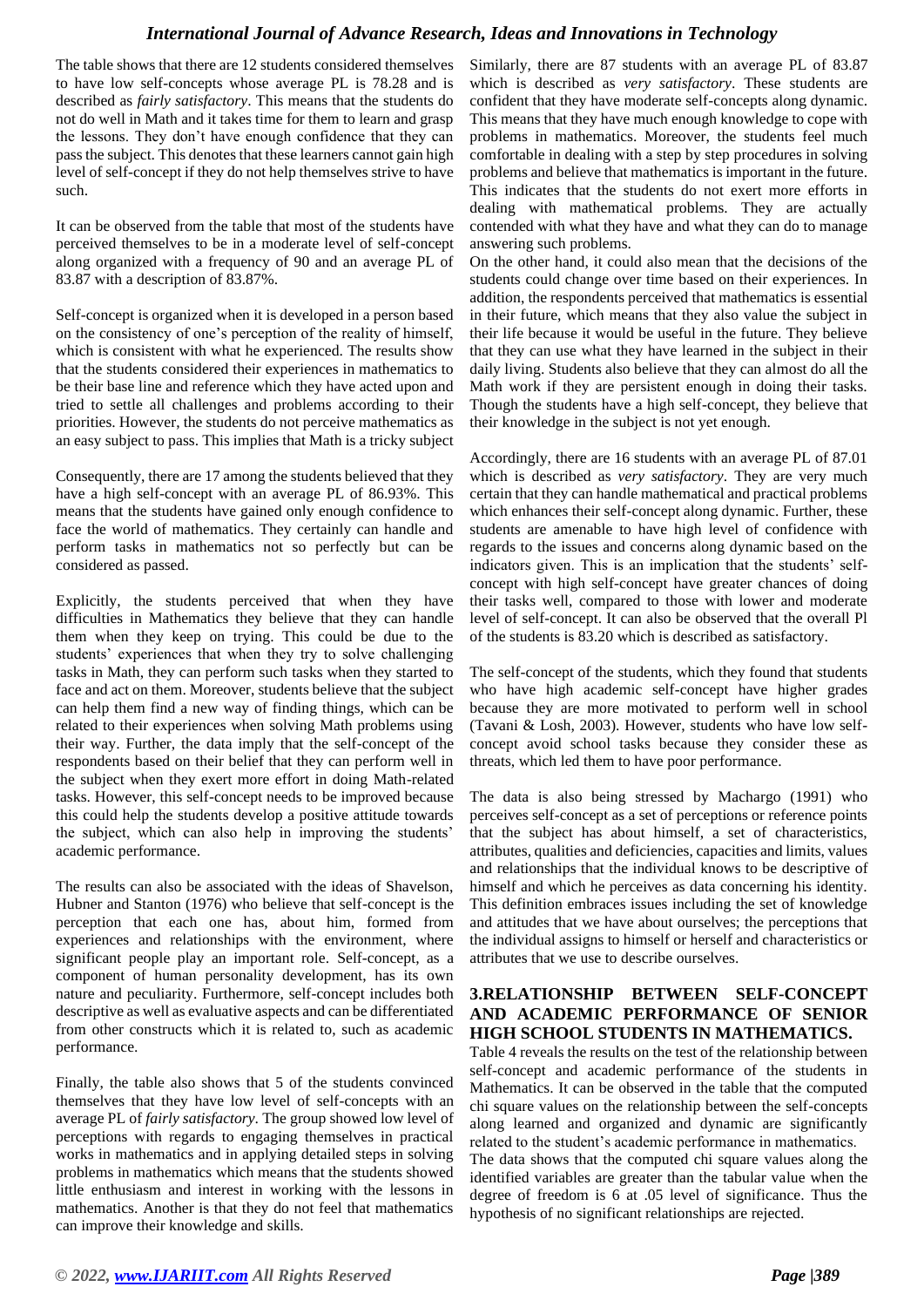| Table 4: Relationship Between Self-concept and Academic |
|---------------------------------------------------------|
| <b>Performance of Senior High School Students in</b>    |
| Mathematics                                             |

| <b>Statistical Bases</b> | Learned   | Organize  | Dynamic   |  |  |
|--------------------------|-----------|-----------|-----------|--|--|
|                          |           | d         |           |  |  |
| Degree of freedom        | 6         | 6         | 6         |  |  |
| of<br>Level              | .05       | .05       | .05       |  |  |
| Significance             |           |           |           |  |  |
| <b>Tabular Value</b>     | 12.59     | 12.592    | 12.592    |  |  |
| Chi<br>Computed          | 22.60     | 20.17     | 19.38     |  |  |
| Square                   |           |           |           |  |  |
| Decision on Ho           | reject    | reject    | reject    |  |  |
| Interpretation           | significa | significa | significa |  |  |
|                          | nt        | nt        | nt        |  |  |

The data shows that the computed chi square values of 22.60, 20.17 and 19.38 along the identified variables are greater than the tabular value of 12.592 when the degree of freedom is 6 at .05 level of significance. Thus the hypothesis of no significant relationships are rejected.

This means that students' experiences in their academics whether they are relatively positive or negative significantly affect the student's self-concept. Other attributes to this effect can be the eagerness and attitudes of the students to learn more in mathematics. This is an implication that when the students do have a high level of self-concept the bigger chance that they could perform well in mathematics. Furthermore, when the students' self-concept is high, it can really be connected or associated with their academic performance. This indicates that the self-concepts of the students affect their performance in mathematics.

Academic self-concept relates to academic achievement and is defined as the belief in and feelings or perceptions of one's own intellectual and/or academic skills and achievement (Lent, Brown, & Gore, 1997). They found that academic self-concept has direct and indirect effects on academic achievement. This indicates a bidirectional relationship; Increases in academic selfconcept lead to increases in academic achievement and vice versa. The findings confirm that academic self-concept plays an important role in influencing academic outcomes.

Furthermore, Valentine et al. (2004) distinguish the concept of academic self –concept from self-concepts in other domain of activity. In theory, a positive academic self-concept should lead to gain academic achievement. Specifically, students with positive views of their academic abilities are likely to engage in more achievement related behavior, which might include completing homework, studying for tests and participating in class activities. The context of academic self-concept is applied from educational perspective in relation to numerous academic outcomes.

In addition, Maligayo (1998) showed the significant relation of academic performance and self-concept. Not all factors of selfconcept significantly related to academic performance. Only 0.01 level was observed between academic performance and each of the following variables; behavioral, intellectual and school status, physical appearance and attributes and popularity.

# **4. CONCLUSION**

Based on the findings, the following conclusions are drawn:

1. The students have varied levels of self-concept along learned, organized and dynamic which are all described as moderate.

- 2. Majority of the students got an overall level of performance which is described as satisfactory.
- 3. There is a significant relationship between the self-concept of the students along learned, organized and dynamic and its academic performance in Mathematics.

# **5. RECOMMENDATION**

The researcher recommends that the students be given meaningful activities to enhance their self-concept in Mathematics along its classification, thus, gain high academic performance.

## **6. REFERENCES**

- [1] Ayodele, O.J. (2011). Self-concept and Performance of Secondary School Students in Mathematics. *Journal of Educational and Developmental Psychology, 1(1),* 176- 183.
- [2] Acosta, E. S. (2007). The relationship between school climate academic self-concept and academic achievement.
- [3] Bandura, A., Barbaranelli, C., Caprara, G. V., & Pastorelli, C. (2001). Self‐efficacy beliefs as shapers of children's aspirations and career trajectories. *Child Development*, *72*(1), 187-206.
- [4] Byrne, B.M. (1996) Academic Self-Concept: its structure, measurement, and relation to academic achievement, in B.A. Bracken (Ed.) *Handbook of Self-Concept*, 287-316
- [5] Crawford, W. R. (2013). The relationship of self-concept and academic achievement. Unpublished master's thesis
- [6] Fernandez and Busto. 1997. The Philippine Constitution. A.V. B Printing Press, Manila Philippines
- [7] Guay, F., Ratelle, C. F., Roy, A., & Litalien, D. (2010). Academic self-concept, autonomous academic motivation, and academic achievement: Mediating and additive effects. *Learning and Individual Differences*, *20*(6), 644-653.
- [8] Harter, S. (1986). Processes Underlying Children's Self-Concept; in J. Suls (Ed.). *Psychological Perspectives en the Self*. (Vol. III). Hillsdale, New Jersey: Lawrence Erlbaun Associates.
- [9] Machargo, J. (1991). *The teacher and self-concept in his or her students: Theory and practice*. Madrid: Escuela Español.
- [10] Manning, M. A., Bear, G. G., & Minke, K. M. (2006). *Selfconcept and self-esteem: Children's needs, development, prevention, and intervention*. Washington, DC: National Association of School Psychologists.
- [11] Marsh, H. W. (1990). Causal ordering of academic selfconcept and academic achievement: A multivariate, longitudinal panel analysis. *Journal of Educational Psychology*, *82*, 646-656.
- [12] Timmerman, H. L., Van Luit, J. E., & Toll, S. W. (2017). The relation between math self-concept, test and math
- [13] Valentine, J. C. (2002). The relation between self-concept and achievement: A meta-analytic review. *Dissertation Abstracts International: Section B: The Sciences and Engineering*. *62*(9-B): p. 4278.
- [14] Zimmerman, B. J. (2013). Theories of self-regulated learning and academic achievement: An overview and analysis. In *Self-regulated learning and academic achievement* (pp. 10-45).
- [15] Department of Education Central Office. Bureau of Assessment. NCAE Mathematical Ability Result for SY 2015-2016.
- [16] Department of Education. DepEd Order No. 8 S. 2015: Policy Guidelines on Classroom Assessment for the K to 12 Basic Education Program. April 1, 2015.